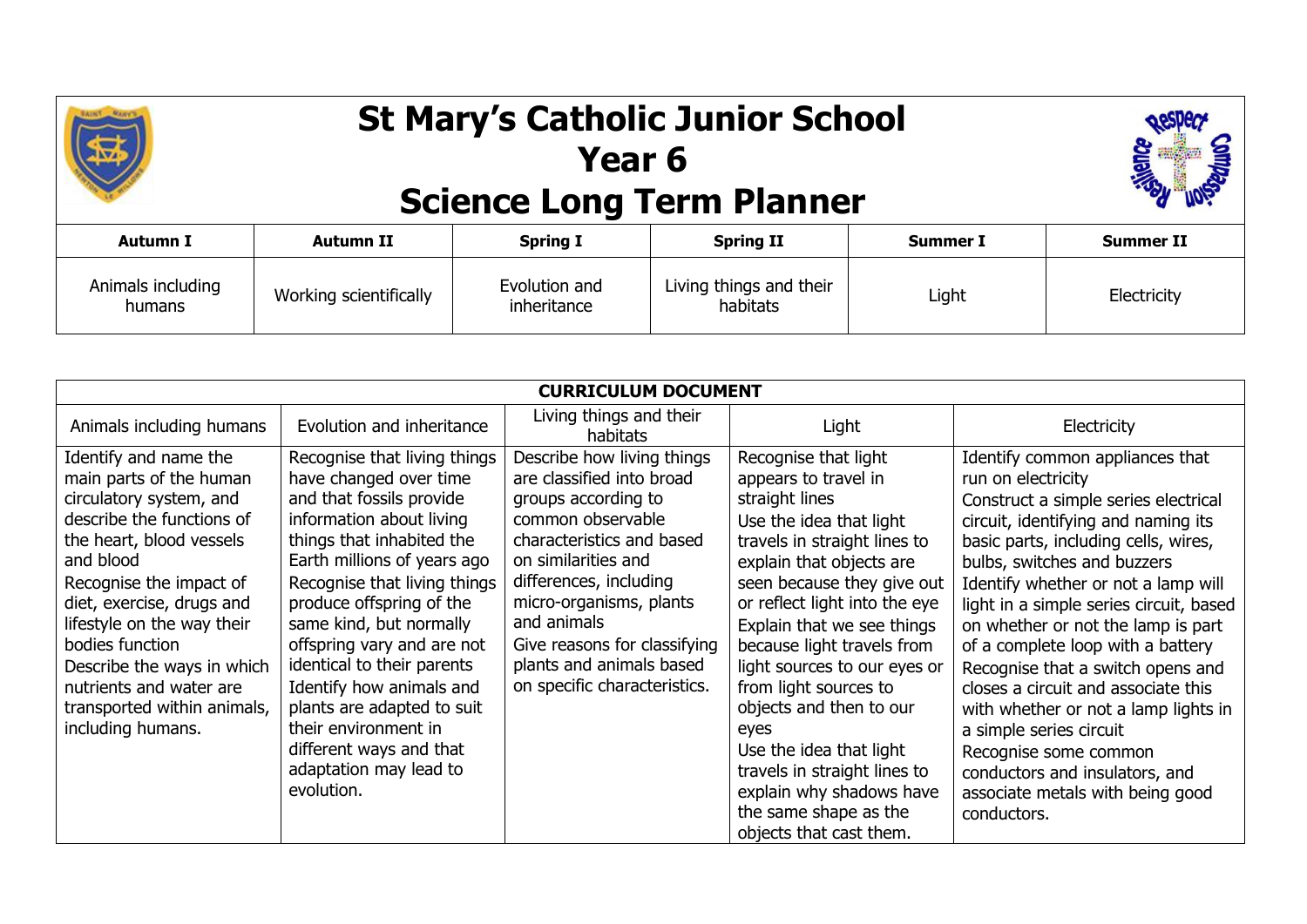| <b>CURRICULUM ENTITLEMENT</b>                 |                                                                                                                                                                          |                                                                                                                                                                           |                                                                                                                                                                                                                                                                                                                                                                                                                                                                                                                       |  |
|-----------------------------------------------|--------------------------------------------------------------------------------------------------------------------------------------------------------------------------|---------------------------------------------------------------------------------------------------------------------------------------------------------------------------|-----------------------------------------------------------------------------------------------------------------------------------------------------------------------------------------------------------------------------------------------------------------------------------------------------------------------------------------------------------------------------------------------------------------------------------------------------------------------------------------------------------------------|--|
|                                               | <b>Key Scientific Knowledge</b>                                                                                                                                          | <b>Vocabulary</b>                                                                                                                                                         | Assessment Criteria - 'Can I? statements'                                                                                                                                                                                                                                                                                                                                                                                                                                                                             |  |
| <b>Animals</b><br>including<br>humans         | Parts of the circulatory system<br>$\bullet$<br>Functions of the heart and lungs<br>$\bullet$<br>Impact of exercise and diet<br>$\bullet$<br>Transportation of nutrients | transfusion<br>plasma<br>pancreas<br>diabetes<br>transportation<br>spleen<br>alveoli<br>bacteria<br>blood vessels<br>oxygenated<br>capillaries<br>heart rate<br>addiction | Can I identify and name the main parts of the human<br>$\bullet$<br>circulatory system, and describe the functions of the<br>heart, blood vessels and blood?<br>Can I recognise the impact of diet, exercise, drugs and<br>$\bullet$<br>lifestyle on the way their bodies function?<br>Can I describe the ways in which nutrients and water<br>$\bullet$<br>are transported within animals, including humans?                                                                                                         |  |
| <b>Evolution and</b><br><b>Inheritance</b>    | <b>Fossil information</b><br>$\bullet$<br>Variation in offspring<br>Adaptations in plants and<br>$\bullet$<br>animals                                                    | natural selection<br>ancestor<br>inheritance<br>evolution<br>husbandry<br>generation<br>fossilisation                                                                     | Can I recognise that living things have changed over<br>$\bullet$<br>time and that fossils provide information about living<br>things that inhabited the Earth millions of years ago?<br>Can I recognise that living things produce offspring of<br>$\bullet$<br>the same kind, but normally offspring vary and are not<br>identical to their parents?<br>Can I identify how animals and plants are adapted to<br>$\bullet$<br>suit their environment in different ways and that<br>adaptation may lead to evolution? |  |
| <b>Living things</b><br>and their<br>habitats | Classification of plants and<br>animals<br>Specific characteristics<br>$\bullet$                                                                                         | classify<br>prokaryote<br>species<br>vertebrae<br>invertebrate<br>microorganism<br>fungi<br>kingdom                                                                       | Can I describe how living things are classified into<br>$\bullet$<br>broad groups according to common observable<br>characteristics and based on similarities and<br>differences, including micro-organisms, plants and<br>animals?<br>Can I give reasons for classifying plants and animals<br>based on specific characteristics?                                                                                                                                                                                    |  |
| Light                                         | Light traveling straight<br>$\bullet$<br>Reflection of light<br>Formation of shadows                                                                                     | transparent<br>opaque<br>translucent<br>magnify<br>angle of incidence<br>angle of reflection<br>lens                                                                      | Can I recognise that light appears to travel in straight<br>$\bullet$<br>lines?<br>Can I use the idea that light travels in straight lines to<br>$\bullet$<br>explain that objects are seen because they give out or<br>reflect light into the eye?                                                                                                                                                                                                                                                                   |  |